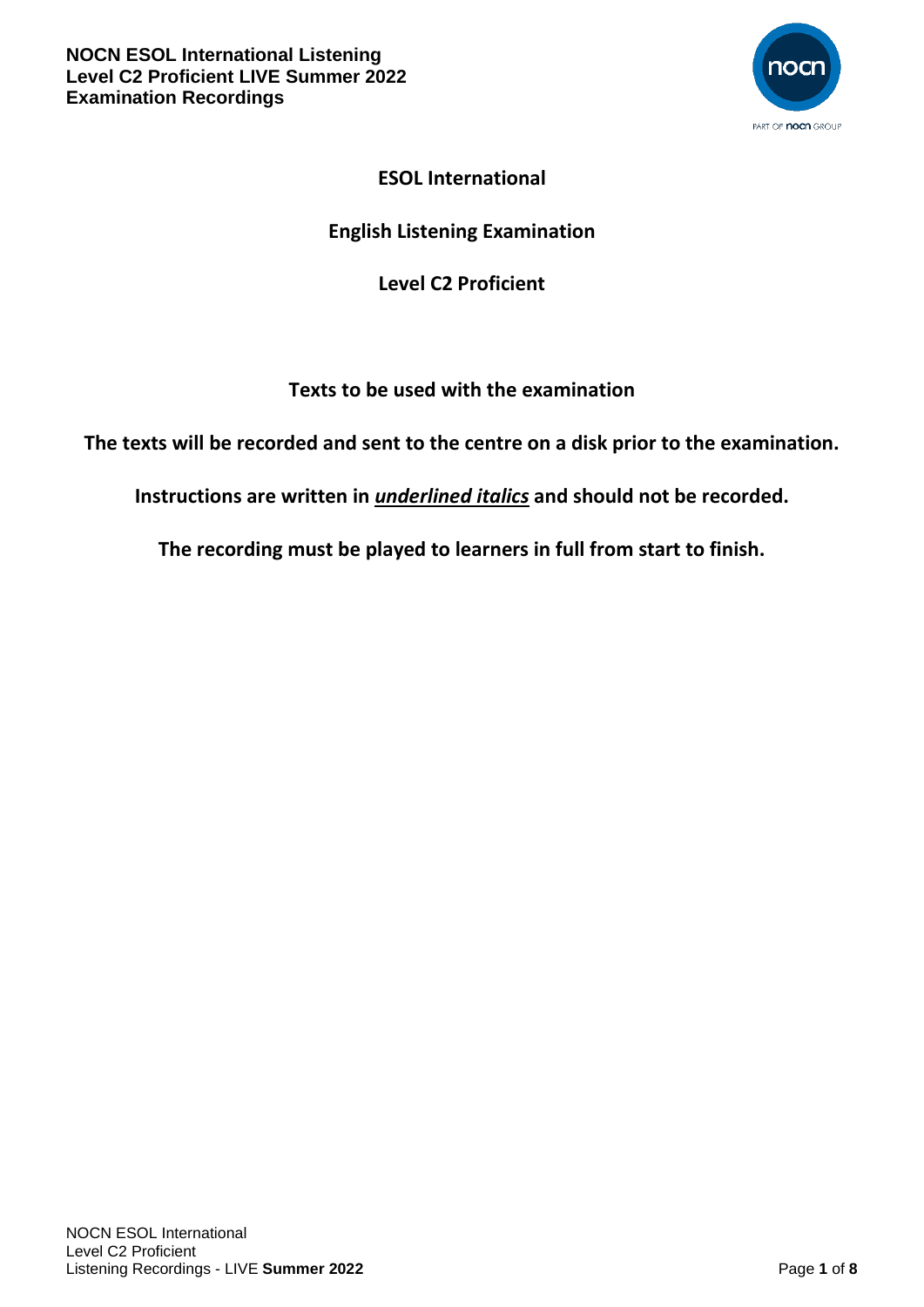

This is the NOCN ESOL International Proficient Level C2 Listening examination.

Please check that your name and other details are on your mark sheet.

The invigilator will have explained how to fill in the mark sheet.

Do not write on your examination paper.

Put your answers on the mark sheet.

The Listening examination will now begin.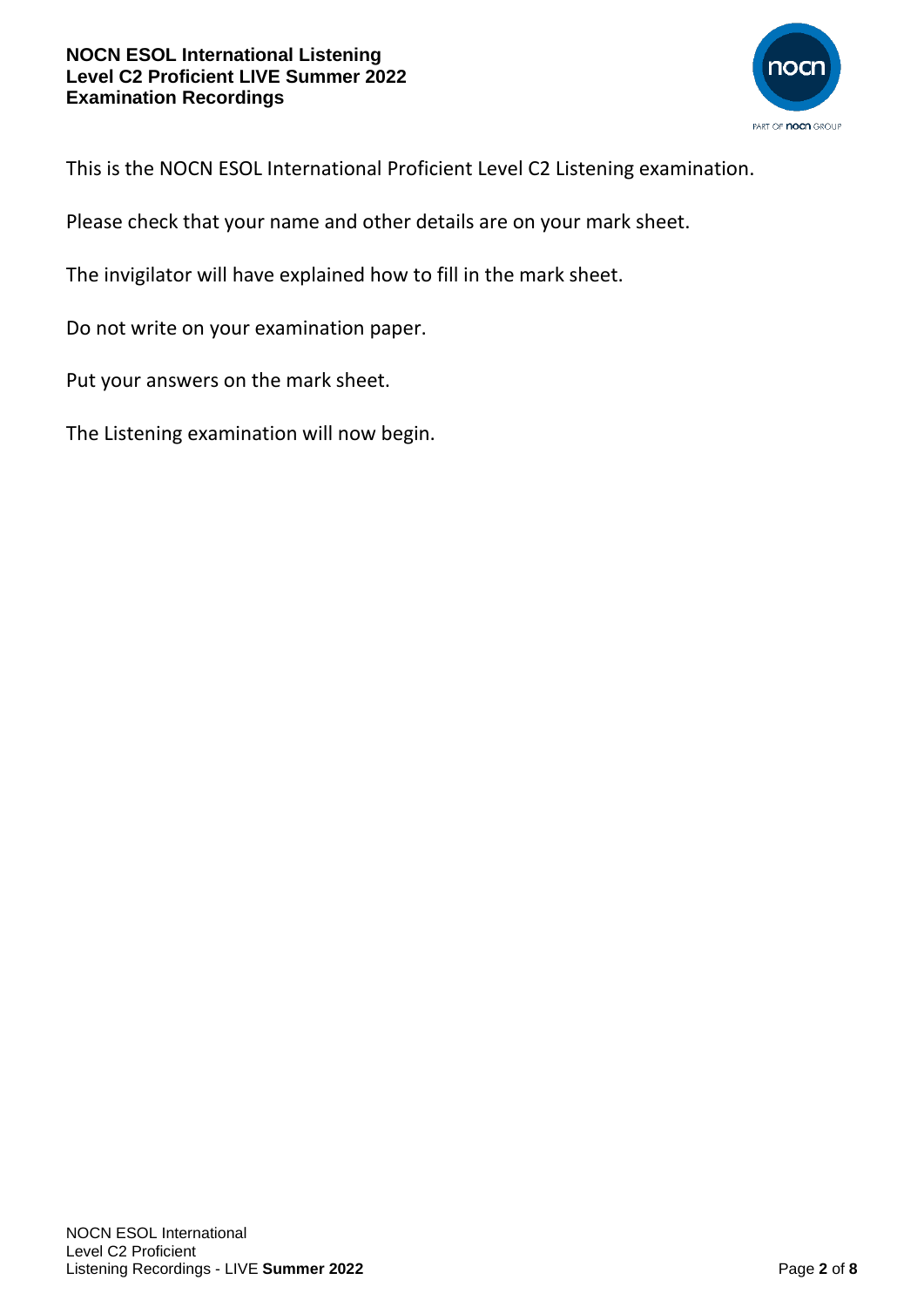

## **Part 1**

You will hear ten sentences. Read the replies on your examination paper. You have two minutes to read the replies on your examination paper.

### *Pause for two minutes*

Listen to the sentences. You will hear the sentences in full twice. Choose the best reply for the situation.

You will then have two minutes to check your answers.

#### *Play the sentences*

- **1.** Excuse me; you dropped your ticket. Here it is.
- **2.** How much do I owe you for the shopping?
- **3.** I can't open my fridge door, it's stuck!
- **4.** I don't know whether to go out tonight.
- **5.** Have you phoned Sky TV about the satellite dish yet?
- **6.** Would you like to come round for dinner tomorrow?
- **7.** There's a man outside, looking in the dustbin.
- **8.** Excuse me; how do I get to the train station?
- **9.** If I can't go to the party, will you still go?
- **10.** Did you have a good time?

#### *Pause for five seconds after the first reading*

Now listen to the sentences again.

#### *Play the sentences again*

Now check your answers. You have two minutes to check your answers.

#### *Pause for two minutes after the second reading.*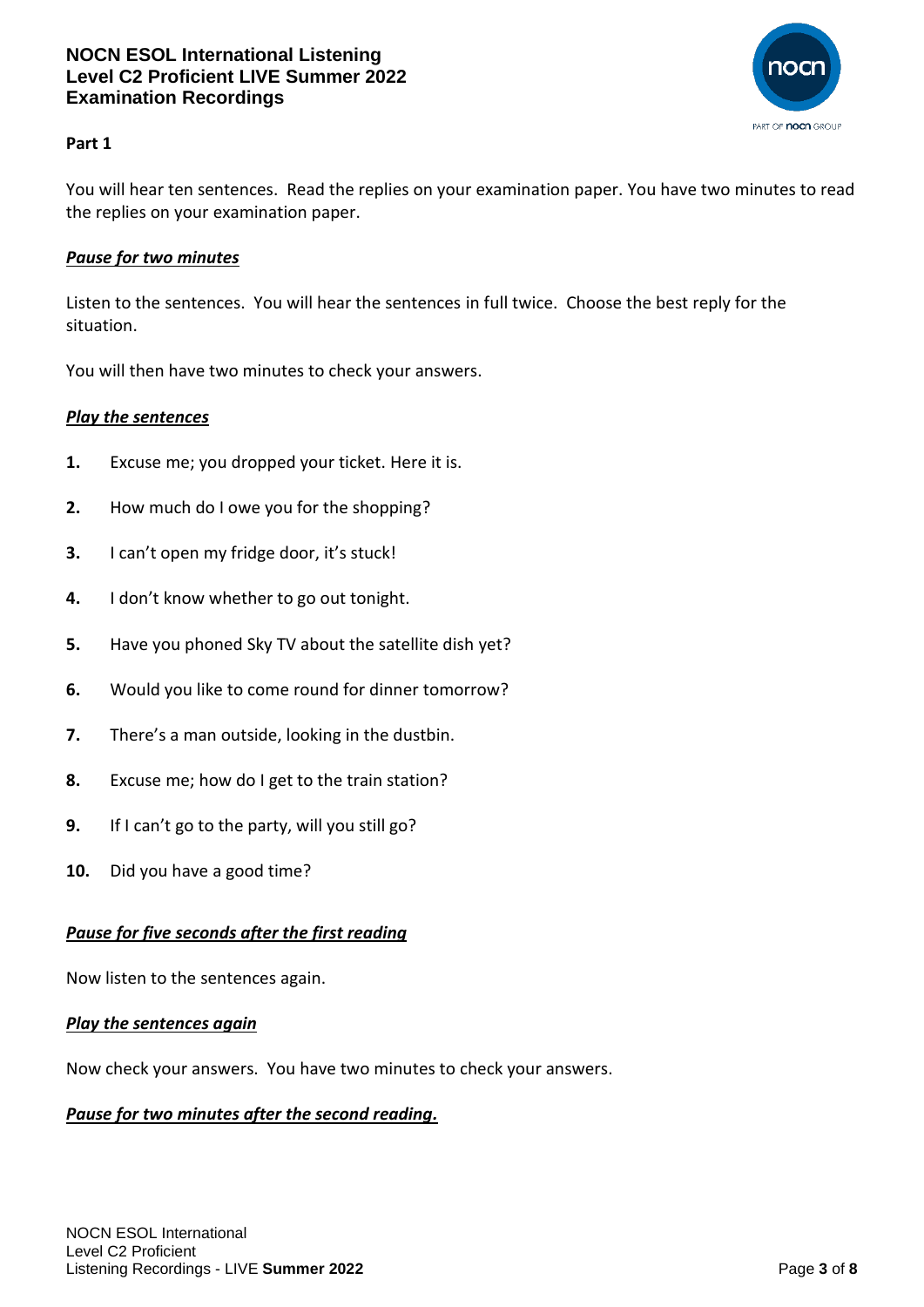

## **Part 2 – Conversations**

You will hear two conversations. Read the questions and answers on your examination paper for both conversations. You have two minutes to read them.

### *Pause for two minutes*

Listen to **Conversation 1**. You will hear the conversation twice. Answer the questions.

You will then have two minutes to check your answers.

#### *Play the conversation*

**Friend 1:** Hi, how are you? How was your camping holiday?

- **Friend 2:** Really good! The campsite was pretty. It had a river running through it, so we pitched our tent near the river, but we didn't realise there were mosquitos there and during the night they flew into the tent and bit our legs and arms. Eventually, after two nights, we moved our tent away from the river, and pitched it under some trees. It was shady but at least we weren't bitten! Anyway, the weather was so hot, we were glad of the shade.
- **Friend 1:** I hate mosquitoes! They have such nasty, horrible bites. I remember going camping in France and doing the same thing. I will never pitch a tent near a river again.
- **Friend 2:** Nor me. Anyway, the actual camping experience was good after we moved the tent. The sound of the trees rustling and the birds singing, was very peaceful and we slept quite well. I really loved cooking our food outdoors and eating al-fresco.
- **Friend 1:** Yes, eating outside is enjoyable. Food tastes much better in the fresh air. Did you visit any interesting places?
- **Friend 2:** We went to the beach and took a boat ride to seal island. I didn't realise seals were so big! There was a monastery on the island, which had its own farm with chickens and pigs, and it sold us some homemade cheese and bread, and we picked our own fruit, so we spent an hour picking plums and strawberries. We could buy whatever we picked, so we had cheese, bread and fruit for lunch.
- **Friend 1:** Did you manage to do much walking?
- **Friend 2:** We walked along the clifftops. The views were spectacular so I took loads of photos. Would you like to come round tomorrow and look at them?
- **Friend 1:** Yes I'd like that. Would seven be all right? I'll bring a takeaway.
- **Friend 2** Perfect. See you then, bye.

**Friend 1:** Bye.

#### *Pause for five seconds after the first reading*

Now listen to the conversation again.

#### *Play the conversation again*

Now check your answers. You have two minutes to check your answers.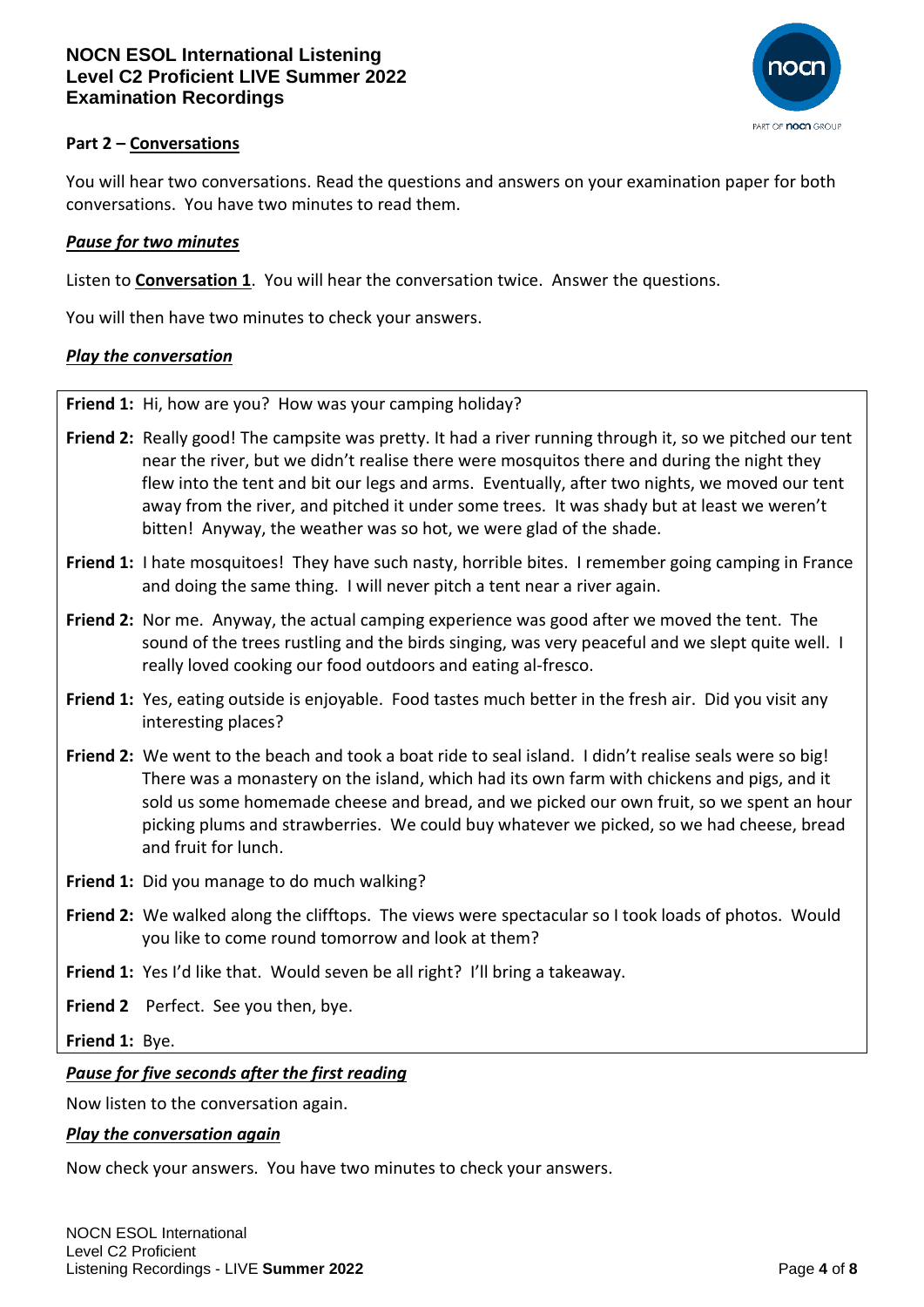

#### *Pause for two minutes after the second reading*

### **Part 2 – Conversations**

Listen to **Conversation 2**. You will hear the conversation twice. Answer the questions.

You will then have two minutes to check your answers.

#### *Play the conversation*

|                  | Manager: Hello, can I help you?                                                                                                                                                                                                                                                            |
|------------------|--------------------------------------------------------------------------------------------------------------------------------------------------------------------------------------------------------------------------------------------------------------------------------------------|
|                  | <b>Customer:</b> I bought this CD player last week but it doesn't work. The CDs won't play properly. They keep<br>skipping and now the eject button doesn't work either.                                                                                                                   |
| Manager:         | Sometimes CDs skip because they need cleaning. Have you tried cleaning your CDs before<br>putting them in the player?                                                                                                                                                                      |
|                  | Customer: I always clean my CDs. In fact, I've even tried playing a brand new CD that won't play either.<br>Anyway, the eject button doesn't work. One of my CDs is now stuck inside the machine. I've got<br>the receipt so I'd like a refund please. I'd also like my CD back.           |
| Manager:         | We don't give refunds, but we can give you a credit note. You'll have to leave the machine<br>with us so that we can investigate what's actually wrong with it. We can't guarantee that we'll<br>be able to retrieve your CD either.                                                       |
| <b>Customer:</b> | No, I'm not happy with that. I don't want a credit note. I'm entitled to have my money back<br>because I've returned it within 14 days of purchase. Also, it's faulty, and, I'm sure you can<br>open the machine to get my CD out.                                                         |
| Manager:         | I'll do my best. Can you come back next week?                                                                                                                                                                                                                                              |
| <b>Customer:</b> | No, I'm going away tomorrow for two weeks. I'll wait now. The CD inside the machine is a<br>special release and is quite expensive. I don't care how long it takes for you to remove the CD,<br>I want it back today and I'll have my refund today as well please.                         |
| Manager:         | Usually, we have to send the machine away; it's shop policy. I'll try and look at it myself for you.<br>If I can get the outer case off, it might be easy to get the CD out. I might be able to unscrew the<br>outer case. If not, I'll have to send the machine back to the manufacturer. |
|                  | Customer: That's fine. I'll wait. And my refund?                                                                                                                                                                                                                                           |
|                  | Manager: I'll do that for you now.                                                                                                                                                                                                                                                         |

#### *Pause for five seconds after the first reading*

Now listen to the conversation again.

#### *Play the conversation again*

Now check your answers. You have two minutes to check your answers.

#### *Pause for two minutes after the second reading*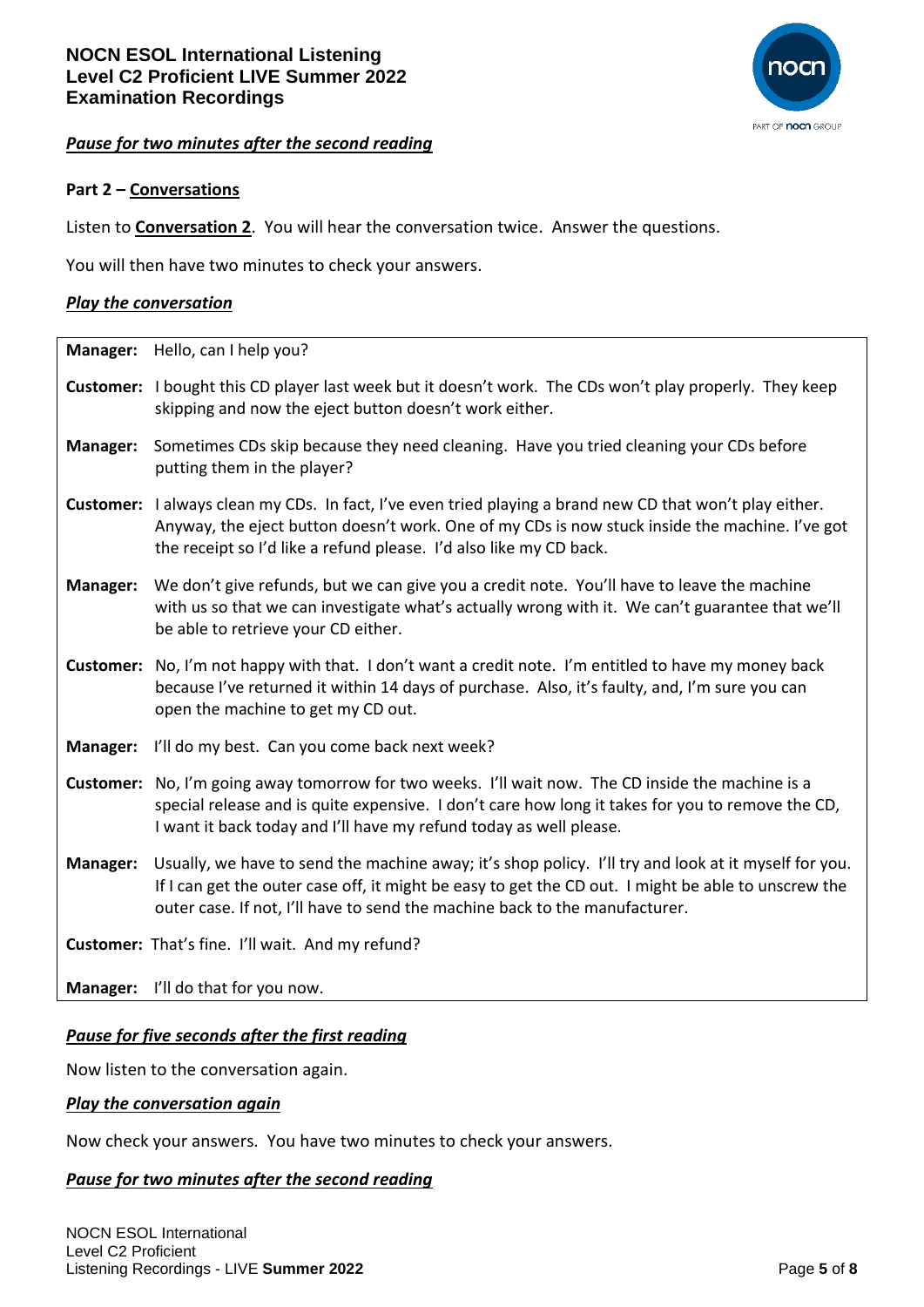

## **Part 3 – Debate and Discussion**

You will now hear a debate and a discussion. You will hear them twice. You have two minutes to look at the questions for both the debate and the discussion.

### *Pause for two minutes*

Now listen to the **Debate**. You will hear it twice. Answer the questions.

You will then have two minutes to check your answers.

#### **Play the Debate**

| Host:  | Welcome to Radio 4. Today we're debating the issue of cycling on public highways. Should it be<br>banned?                                                                                                                                                                                                                                                                                                                                                                                       |
|--------|-------------------------------------------------------------------------------------------------------------------------------------------------------------------------------------------------------------------------------------------------------------------------------------------------------------------------------------------------------------------------------------------------------------------------------------------------------------------------------------------------|
| Guest: | Yes, it should be banned on roads that motorised vehicles use. Many cyclists don't understand<br>the rules of the road, and many are involved in accidents. The worst culprits for causing<br>accidents are couriers delivering pizzas and parcels, especially in cities.                                                                                                                                                                                                                       |
| Host:  | But banning cycling on roads means more people will have to travel by public transport, which<br>means more petrol consumption and pollution. You can't deliver pizzas by bus.                                                                                                                                                                                                                                                                                                                  |
| Guest: | No. I'm not saying cyclists shouldn't use their bicycles. I believe they should use cycle pathways.<br>I know it means the government will have to spend money planning and building these, but in<br>the longer term it would be safer for them and for car drivers.                                                                                                                                                                                                                           |
| Host:  | Pedestrians might not agree with you, especially mothers pushing prams and young children<br>walking to school.                                                                                                                                                                                                                                                                                                                                                                                 |
| Guest: | The cycle pathways would be separated from pedestrian walkways by barriers, to stop them<br>from cycling into pedestrian paths.                                                                                                                                                                                                                                                                                                                                                                 |
| Host:  | There are cycle lanes on the roads. If all cyclists used them and had to wear helmets by law,<br>this would improve safety wouldn't it?                                                                                                                                                                                                                                                                                                                                                         |
| Guest: | Only to a point. The cycle lanes are under-used because they're not wide enough and, anyway,<br>cars drive across them. You know, cyclists are not required to pay road tax to use the roads,<br>unlike car drivers, and they don't all have proper cycle lights or know how to indicate to other<br>road users whether they are turning left or right. Cyclists should obey traffic light signals by law,<br>but they don't always do that either. Cyclists need to be taken off public roads. |
| Host:  | In that case, then, the same should apply to electric mobility scooters and E-Scooters.                                                                                                                                                                                                                                                                                                                                                                                                         |
| Guest: | Absolutely, they're just as hazardous. Everyone should have a proficiency licence if they wish<br>to use a vehicle on public roads and pathways, whatever that vehicle is.                                                                                                                                                                                                                                                                                                                      |
| Host:  | Thank you.                                                                                                                                                                                                                                                                                                                                                                                                                                                                                      |

## *Pause for five seconds after the first reading*

Now listen to the debate again.

#### *Play the debate again*

Now check your answers. You have two minutes to check your answers.

#### *Pause for two minutes after the second reading*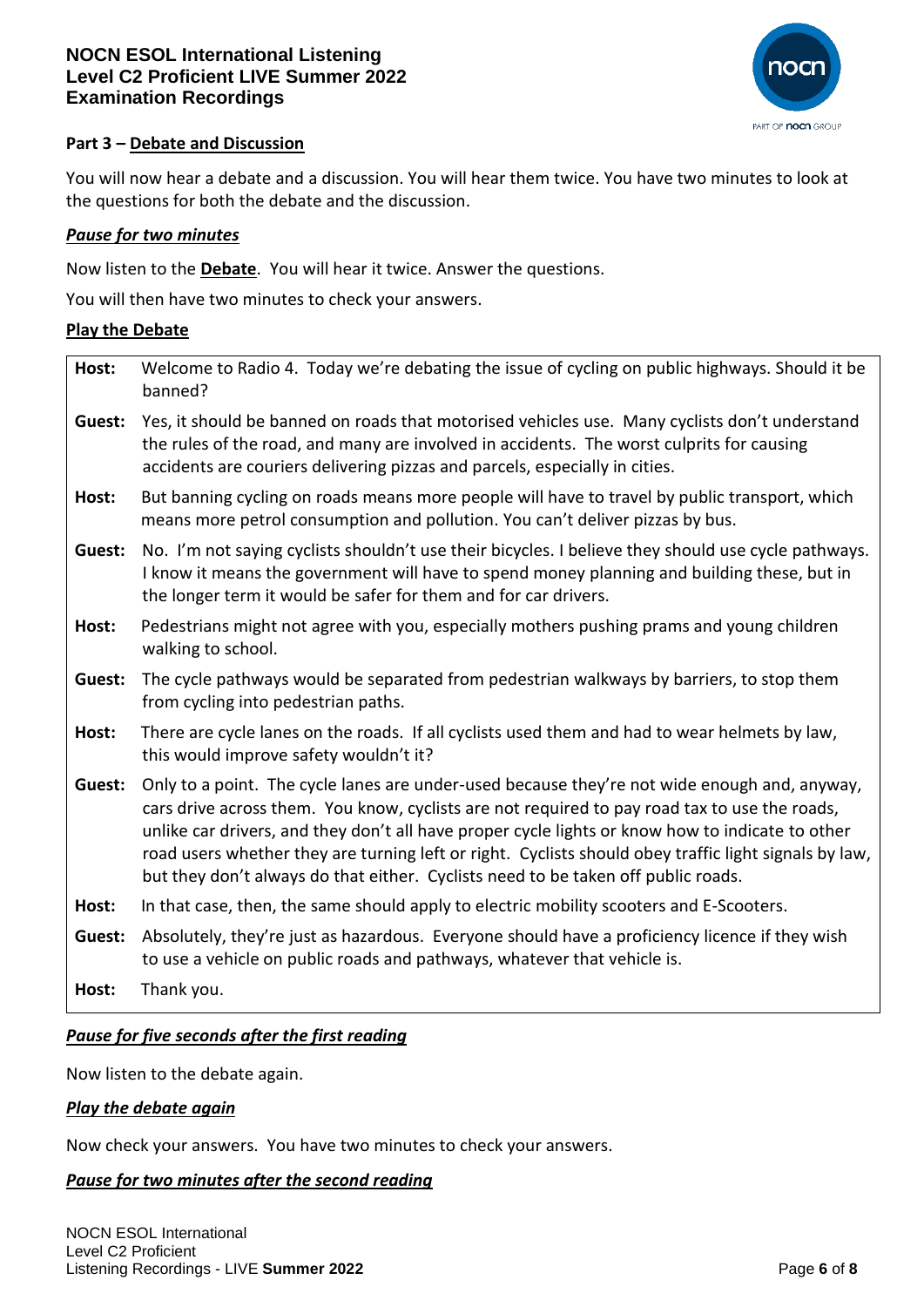

## **Part 3 – Debate and Discussion**

Listen to the **Discussion**. You will hear it twice. Answer the questions.

You will then have two minutes to check your answers.

### *Play the discussion*

- **Host:** Good afternoon, today's guest is from the World Monument Trust. I understand the Trust has been asked to help save some gas lights in Berlin, Germany, is that right?
- **Head:** Yes. There are 44,000 historically valuable and perfectly functioning gas street lights in Berlin that have been in the city for 200 years. They are at risk of being removed by the Senate of Berlin, who wants to replace them with electric lighting. Not only are we against it, but also the local community and tourists who visit Berlin.
- **Host:** What action are you taking to ensure they are not destroyed?
- **Head:** 20,000 people have signed a petition to present to the Senate in support of keeping the gas lights. This weekend, we're having a gas light evening, with historic lectures and a bus tour of the gas lights. This will provide an opportunity for local people to meet representatives from cultural heritage sites, and explore options for raising money to set up a Gas Light Trust. We can then apply for the gas lights to be protected under World Heritage status. The money will pay for legal and administrative costs. The gas lights have been in Berlin since 1826 and make up half of the world's 80,000 remaining gas lights, and it's a shame to see them go.
- **Host:** Do you think you'll be successful in saving them?
- **Head:** Maybe not all, but some of them. We've managed to secure agreement to save 3,300 gas lamps in historic parts of the city but, developers still want to have these replaced with electric lights.
- **Host:** I know how difficult it is to preserve sites of historic value. I remember being involved in the preservation of the savanna woodlands in Tanzania, which were neglected due to lack of appropriate management. It took five years to re-establish the land for the conservation of wildlife and threatened animals. Now it is of global importance for biodiversity and breeding.

## *Pause for five seconds after the first reading*

Now listen to the discussion again.

#### *Play the discussion again*

Now check your answers. You have two minutes to check your answers.

#### *Pause for two minutes after the second reading*

That is the end of the Listening examination. Please check your mark sheet is completed correctly. Put your pens down.

## **End of Examination for C2 Proficient Listening**